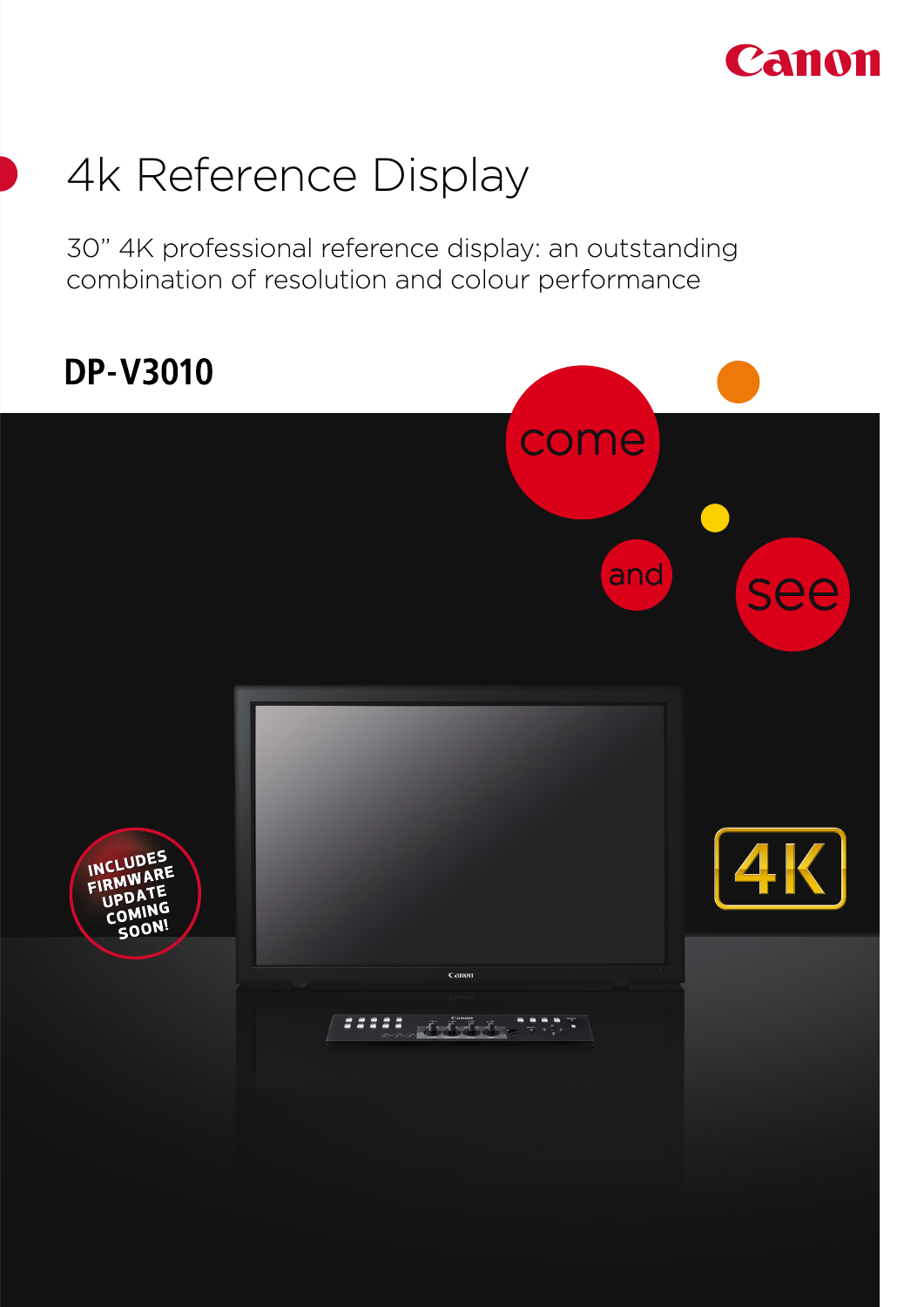### **CANON DP-V2410 4K REFERENCE DISPLAY**

The Canon DP-V3010 4K Reference Display is designed to support image quality reviewing of 4K digital cinema or 4K UHD material during colour-grading, digital intermediate (DI), QC, editorial, CGI/animation/visual effects (VFX) and other post-production workflows. Measuring 30-inches diagonally, the DP-V3010 has an aspect ratio of 16:10 with a full-screen resolution of 4096 x 2560 display pixels. It uses a 10-bit IPS LCD panel supported by a Canon-designed RGB LED backlight system and a specially developed highbit depth image processing engine. Outstanding picture sharpness, High Dynamic Range, and a wide DCI-P3 compliant colour gamut facilitate exacting evaluation of this content. Users also can verify UHD video footage captured in the ITU-R BT.2020 colour gamut (Rec. 2020) as well as make use of the ACESproxy transfer standard for the ACES (Academy Colour Encoding System) colour management standard. Uniform brightness across the entire screen, a DCI compliant contrast ratio of 2000:1, and exceptionally wide angle viewing supports collaborative creativity among a number of viewers. The newest firmware upgrade that will be released in November 2015 will support High Dynamic Range display mode and ACESproxy (ACES 1.0) as next generation functions.

### **KEY FEATURES**

- Compatible with 4K Digital Cinema
- Compatible with 4K UHD Video Workflows
- DCI Compliant Colour and Contrast Ratio
- ITU-R BT.2020 Colour Gamut Support
- HDR Display
- Deep and Accurate Black Levels
- Upscaling 2K/HD Content for 4K Portrayal
- Backlight Scanning
- Consistent Colour Image Quality
- ACESproxy (ACES 1.0)\* and ASC CDL Support
- 1D/3D LUT Import Support
- Cinema EOS Canon Log/Canon Log 2\* Gamma Support
- Multiple Signal Input Formats Including YCbCr 444

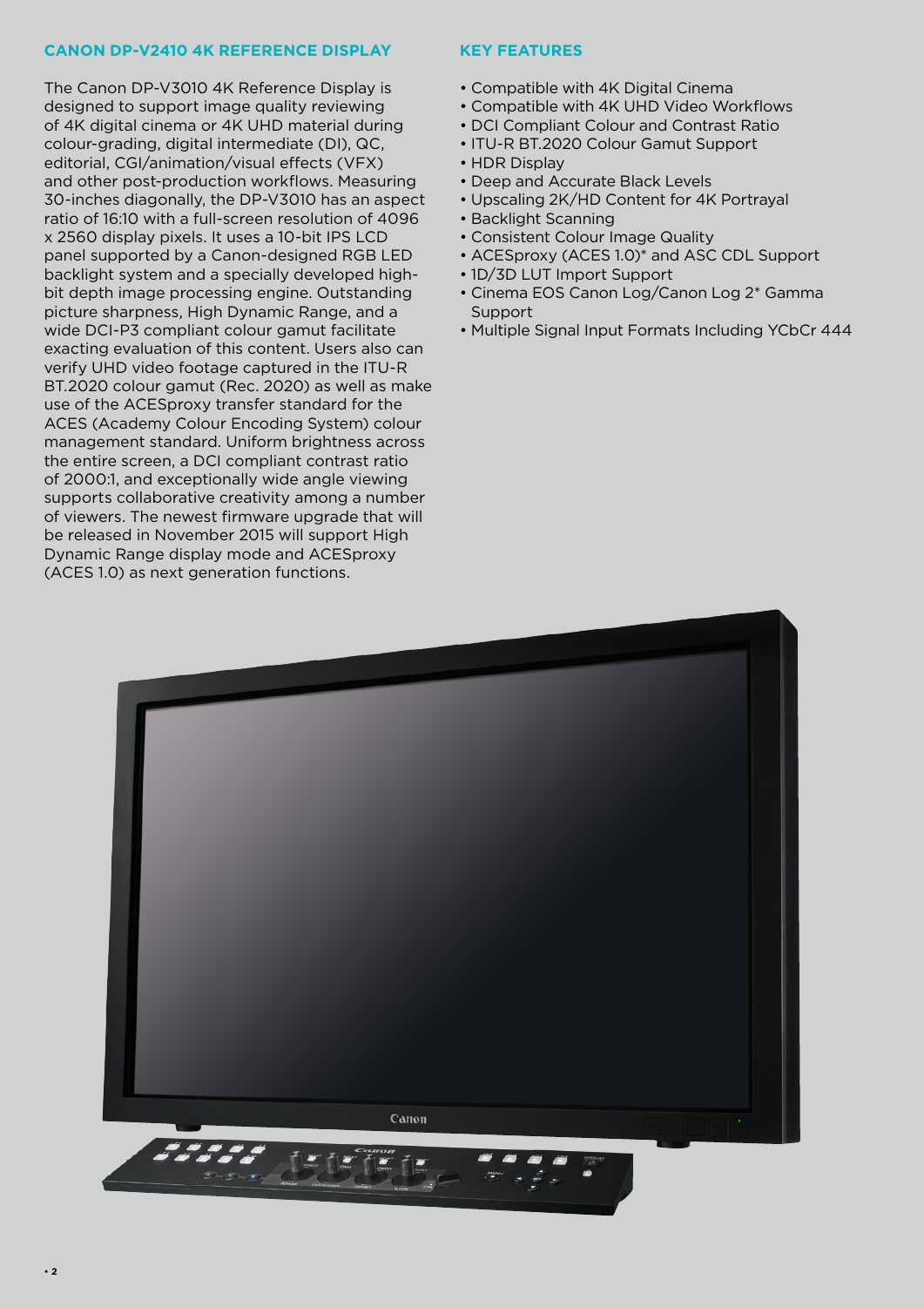#### FAITHFUL COLOUR REPRODUCTION

The DP-V3010 supports multiple broadcast standards such as ITU-R BT.709, EBU and SMPTE-C as well as DCI- P3 (SMPTE PR 431-2) digital cinema standard. It also supports Cinema Gamut and DCI-P3+ colour gamut, supported by the Cinema EOS System. The DP-V3010 meets the next-generation standards of ITU-R BT.2020 and ACESproxy. Although the ITU-R BT. 2020 colour gamut is broader than the native colour gamut of the DP- V3010, DP-V3010 optimises the display of data outside of the native colour gamut.



#### HIGH DYNAMIC RANGE (HDR)\*

The new firmware will allow the DP-V3010 to support the ability to display HDR footage captured by Canon's proprietary Canon Log and Canon Log 2 gamma settings, as well as HDR EOTF (Electro-Optical Transfer Function) recommended by the SMPTE ST 2084 standard. The HDR display function allows users to view and confirm the

subtle details of underexposed and overexposed areas of displayed images and to compare SDR (Standard Dynamic Range) images with HDR images. This allows users to see the final image quality at the shooting location, providing greater efficiency in the production workflow.

#### SUPPORT FOR ACESPROXY (ACES 1.0)\*

The new firmware will enable the DP-V3010 4K Reference Display to support the latest ACESproxy transfer standard for the ACES (Academy Colour Encoding System) colour management standard. When used in combination with any camera with ACESproxy output, the DP-V3010 will deliver consistent colour reproduction both on-set and during the editing process, contributing to improved workflow efficiency.

\*These functions will be supported by the firmware update being released in November 2015

Specification footnotes:

VESA is the registered trademark of Video Electronics Standards Association in the U.S and other countries.

Specifications and exterior are subject to change without notice.